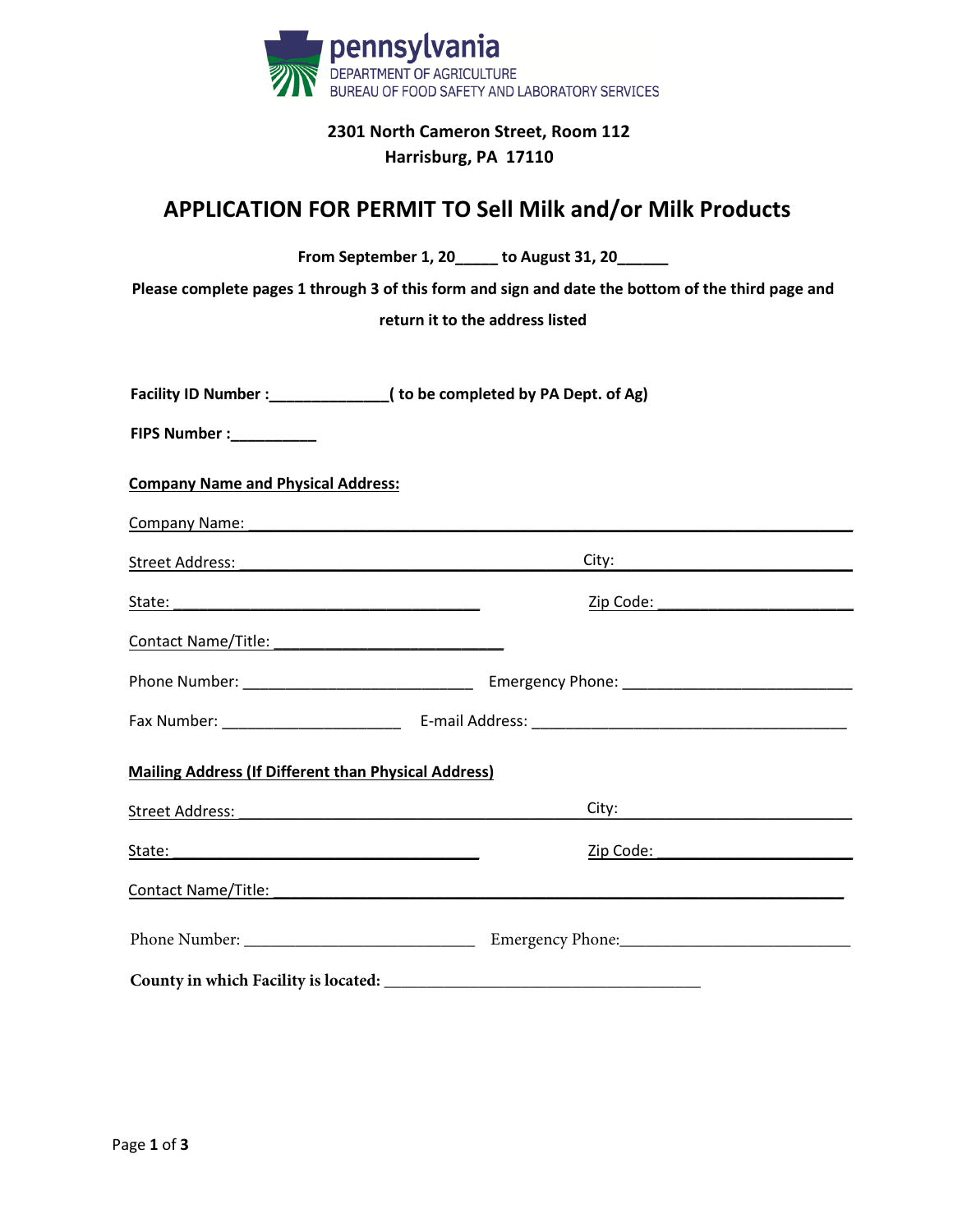|                                                                           | Check ALL that indicate the type of permit you are applying for:                              |                                  |                                                   |  |
|---------------------------------------------------------------------------|-----------------------------------------------------------------------------------------------|----------------------------------|---------------------------------------------------|--|
|                                                                           | Raw Farm (plan to sell raw milk on Farm it was produced)                                      |                                  |                                                   |  |
|                                                                           | Raw Bottler (plan to bottle raw milk and sell off farm)                                       |                                  |                                                   |  |
|                                                                           | Milk Processor Grade A (plan to pasteurize grade A milk/milk products))                       |                                  |                                                   |  |
|                                                                           | Milk processor Non Grade A (plan to pasteurize Non-grade A Milk, milk products)               |                                  |                                                   |  |
|                                                                           | Manufacturing Plant (plan to manufacture dairy products)                                      |                                  |                                                   |  |
|                                                                           | <b>Receiving Station</b>                                                                      | <b>Transfer Station</b>          | <b>Wash Station</b>                               |  |
|                                                                           | Single service Container Manufacturer<br>Distributor                                          |                                  |                                                   |  |
|                                                                           | Bulk Tank Unit (BTU)*<br>Organic (must attach copy of organic certification)                  |                                  |                                                   |  |
|                                                                           | *Number of farms in the Bulk Tank Unit (BTU): __________                                      |                                  |                                                   |  |
|                                                                           | List all other sources of milk or dairy products you are receiving at this plant or location: |                                  |                                                   |  |
|                                                                           | <b>Name</b>                                                                                   | <b>Address</b>                   | Products                                          |  |
|                                                                           |                                                                                               |                                  |                                                   |  |
|                                                                           |                                                                                               |                                  |                                                   |  |
|                                                                           |                                                                                               |                                  |                                                   |  |
|                                                                           |                                                                                               |                                  |                                                   |  |
| Please check all the operation type(s) that describe your operation does: |                                                                                               |                                  |                                                   |  |
|                                                                           | Produce Raw Milk-Cows                                                                         |                                  | Produce Raw Milk-Sheep                            |  |
|                                                                           |                                                                                               | Produce Raw Milk- Goats          |                                                   |  |
|                                                                           | Raw milk Sales/on premises                                                                    | Raw Milk sales/Off Premises      | MFG Frozen desserts                               |  |
|                                                                           | Manufacturing Grade Milk for Pasteurization(BTU)                                              |                                  | Grade A Milk for Pasteurization (BTU)             |  |
|                                                                           | Pasteurizes Grade A-Cow                                                                       | Pasteurizes Grade A Milk-Goats   | Pasteurizes Grade A Milk-Sheep                    |  |
|                                                                           | <b>Grade A UltraPasteurized Milk</b>                                                          |                                  | Grade A Aseptically Processed & Packaged products |  |
|                                                                           | Pasteurizes Milk-Cows (Non-A)                                                                 | Pasteurizes Milk - Goats (Non-A) | Pasteurizes Milk-Sheep (Non-A)                    |  |